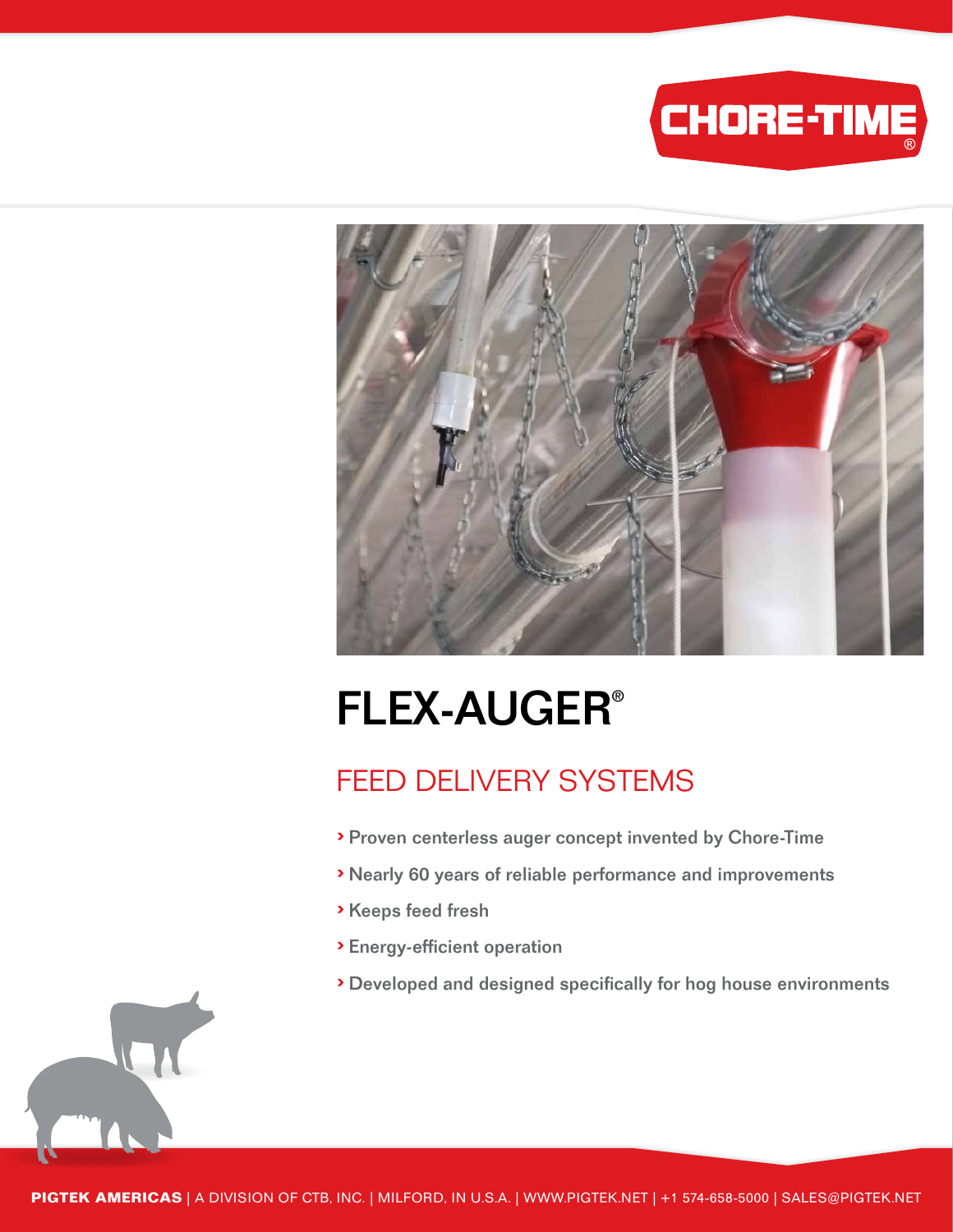## FLEX-AUGER® FEED DELIVERY SYSTEMS

It is hard to imagine a modern hog production facility without a centerless, flexible auger for the feeder fill system. FLEX-AUGER® Coreless Auger Feed Delivery System was invented by Chore-Time in 1961. In the years since then, Chore-Time's FLEX-AUGER System has proven to be the most reliable and best system ever devised to deliver feed. While it has been often imitated, the FLEX-AUGER System with all of its benefits has never been equaled!

### **The reliable original – often imitated, but never equaled**

Highly energy-efficient, extremely long-wearing and trouble-free – that's how Chore-Time's FLEX-AUGER® Systems are known around the world.

- › Helps optimize feed conversion by keeping feed fresh and reducing waste.
- › Choice of conveying rates for a variety of feed applications.
- › Fully enclosed system distributes feed accurately and economically while also reducing feed dust.
- › Helps to keep feed free of insect and rodent contamination.
- › Moves feed up, down, on-the-level, or around corners.
- › Low power requirements and low maintenance costs.
- › System is easily installed in minimal space.
- › Automatic controls and scales are also available.



### CURVED PVC ELBOWS

- › Auger rotates in a tube made from specially-formulated ultraviolet-resistant PVC with high impact rating and abrasionresistant qualities for longer life.
- › Wear-resistant elbows for the Chore-Time FLEX-AUGER System feature 50% thicker walls at the bottom of the curved tubing to provide a longer-lasting wear area.



### FIVE FLEX-AUGER® MODELS

- › Capacities for Chore-Time's five FLEX-AUGER® System models range from 15 to 250 pounds (7 to 113 kg) per minute.
- › Spring-like auger is custom manufactured from high-yield strength steel for exceptional durability plus the proper hardness for optimal wear resistance.
- › Chore-Time's auger wire is flattened prior to hardening and then precisely shaped to provide its legendary feed-moving qualities.
- › Low power requirements and low maintenance costs.





- TRANSITIONS AND BOOTS
- › Bin transitions are available in either translucent red or clear polycarbonate. Both are designed to promote even feed flow and offer the ability to visually inspect the feed flow to the bin's boot and auger system.
- › Transitions are made from polycarbonate with ultraviolet inhibitors and impact modifiers included to enhance durability.
- › Configurations available for transitions include straight-through, 30° incline, single and double models for outstanding versatility.
- › Metal boot features baffles and restrictions and a rounded bottom to better fit the auger and enhance feed flow.
- › Bin boot baffles work to promote an even mass flow of feed out of the bin for providing first-in, first-out performance.
- › The included boot cannon ball helps to optimize the auger system's delivery capacity by preventing feed bridging and feed overfilling the boot.



- › Custom gear design is precision manufactured using premium gear and shafting materials.
- › Capable of up to nine gearhead speeds.
- › The control unit includes a red translucent polycarbonate body and a nearly clear, side-draw polypropylene funnel.
- › Control unit is sealed to keep water from entering and feed dust from escaping.
- › Over-sized outlet helps to prevent feed bridging.

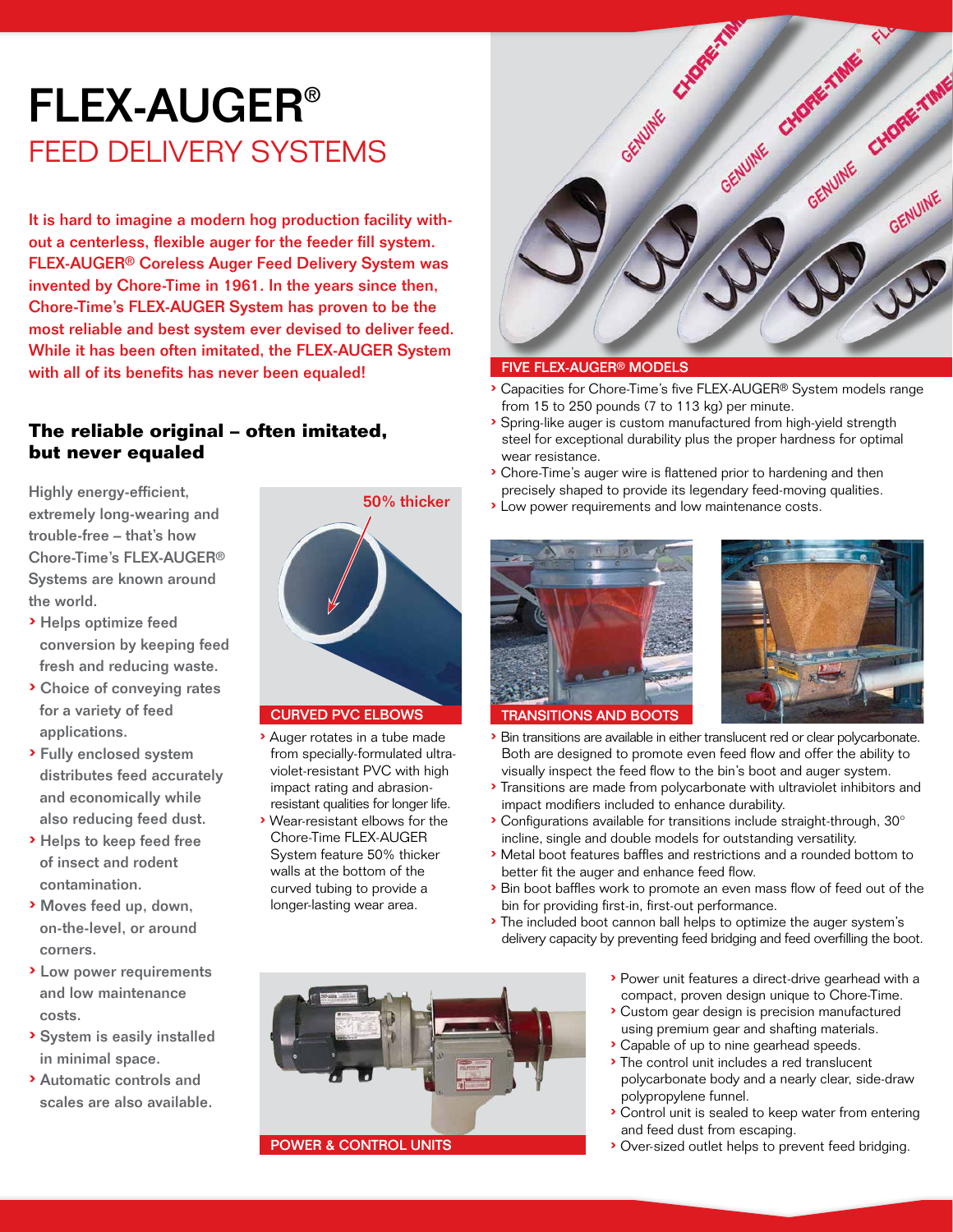

- › Plastic outlet drop is easy to install where needed in the FLEX-AUGER System with several mounting options.
- › Simple shutoff features visual indicator for whether the drop is open or closed and can be operated from floor level using the cord provided.
- › Flexible and rigid drop tubes are available.



### TWIN STACKABLE

› Twin Straight Out or Twin Stackable Control Units for feed blending applications.



#### AUGER RUN TIMER

- › Maximum run timer acts as both time delay and safety timer to shut down the auger system if it is operating longer than the programmed run time.
- › The timer prevents the system from running empty for long periods of time.
- › For added protection, the system requires a manual re-set after activation.



### PIGCENTRAL™ CONTROL<br>▶ Helps to optimize your barn

- environment.
- › Control can be configured to meet the specific challenges of today's top producers.
- › Chore-Time control uses powerful, farmer-friendly software tools, plus a modular, card-based approach, to ensure that your nursery, sow or wean to finish system can be easily upgraded – not outdated – as technology advances.



- › Chore-Time's Feed Scale is an in-line scale accurately capturing daily feed consumption rates to help you evaluate hog growth performance as well as identify potential herd problems.
- › Unique pivoting, split hopper dumps feed from one side while the other side fills to provide a continuous flow of feed to your pigs.
- › Use real-time data to monitor feed inventory levels and do timely scheduling of feed deliveries.



FLEX-AUGER®

**ACCESSORIES** 

#### FEED EXTENSION BOOT

- › Chore-Time's Feed Extension Boot replaces the control unit to extend the overall length of the feed conveying system.
- › Designed as one-piece hopper/boot unit to remain an enclosed feed delivery system.



#### BOOT SLIDE ACTUATORS

- › Choice of manual and automatic actuators for simple, trouble-free operation of the bin boot's shutoff slide.
- › Automatic boot slide actuator helps manage feed inventories to automatically switch bins to prevent feed systems from running empty and pigs running out of feed.
- › If both bins are empty or if there is a feed flow problem, the automatic actuator turns the feed delivery system off and issues an alert.



- › The Chore-Time hopper level control and drop tube switches help to maintain the desired feed levels for a continuous feed supply.
- › Both adjust automatically to changes in feed type.
- › These electronic switches are non-mechanical proximity sensors paired with switching relays for use with feeders or feed conveying lines. A built-in programmable delay prevents short-cycling of the feed conveying system.